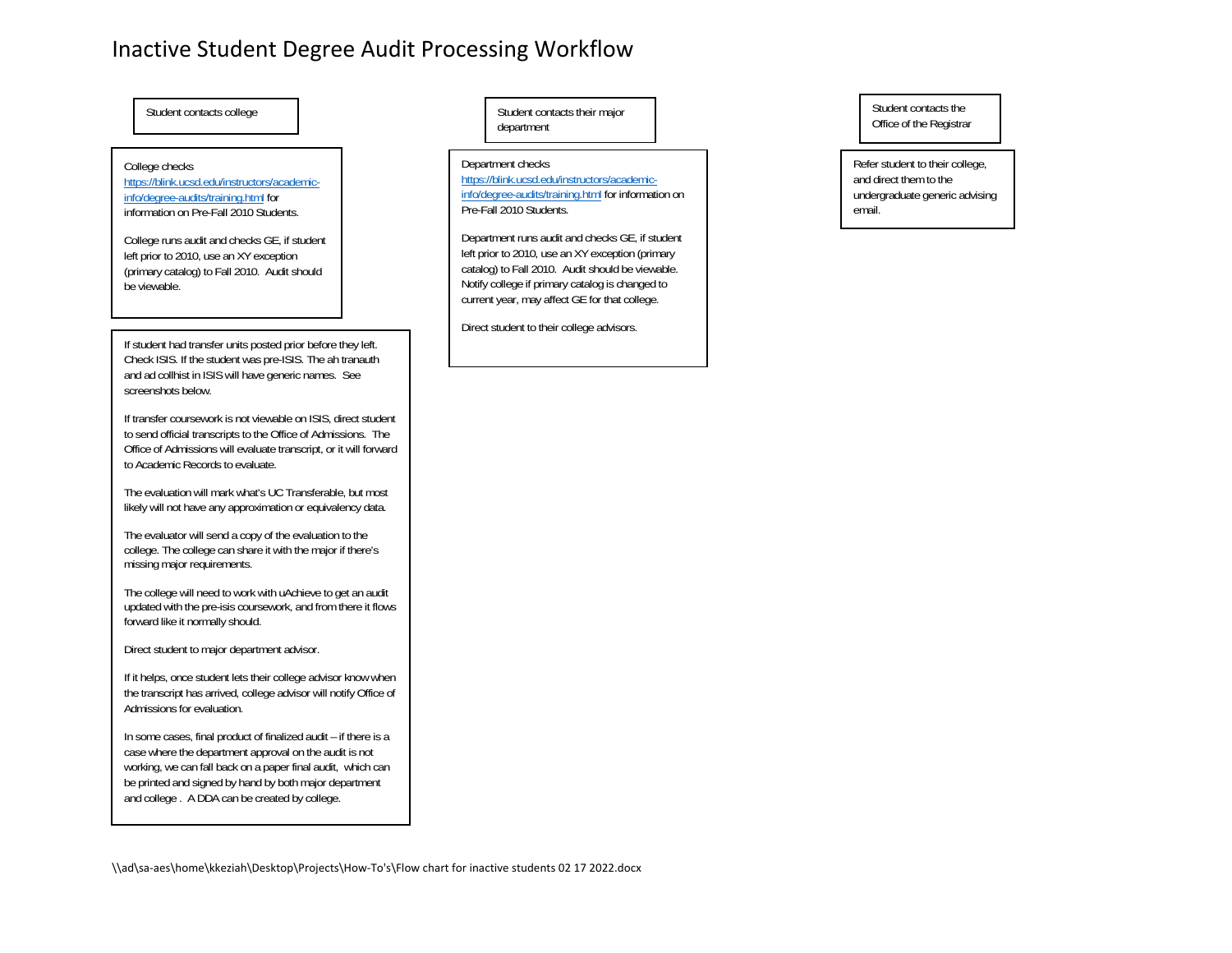# Inactive Student Degree Audit Processing Workflow

ISIS ah tranauth screen- TRANS1 and TRANS2 noted Conv Pre system

|                                                                   |                                                      | GO to<br>Find another |
|-------------------------------------------------------------------|------------------------------------------------------|-----------------------|
| File Edit View Tools Help                                         |                                                      |                       |
| ■ ▲ ■ ■ ● ■ Clear Erase PA1 PA2 PA3 EraseF (D)                    |                                                      |                       |
| SAHMT33 0045 *ISIS* U.C. SAN DIEGO (PROD DB2) 12/08/21 01:09 P    |                                                      |                       |
| PVWNAP <b>TRANAUTH: TRANSFER AUTHORIZATION</b> FIRST PAGE         |                                                      |                       |
|                                                                   |                                                      |                       |
| PID: 201 59 2954 Ni, William                                      |                                                      |                       |
| STUDENT LEVEL: UN Undergrad                                       |                                                      |                       |
|                                                                   |                                                      |                       |
| TRAN NOUC: ATP: 28.50 CMP: 28.50 PSD: 28.50 GPC: 9.00 GPA: 2.500  |                                                      |                       |
| TRAN UC: ATP: 0.00 CMP: 0.00 PSD: 0.00 GPC: 0.00 GPA: 0.000       |                                                      |                       |
| TRAN TOTAL: ATP: 28.50 CMP: 28.50 PSD: 28.50 GPC: 9.00 GPA: 2.500 |                                                      |                       |
|                                                                   |                                                      |                       |
| ACTION A ENTITY ID START END ACAD # TRANS TRANS TERM DATE DATE    |                                                      | Α                     |
|                                                                   |                                                      |                       |
| (CLRX) U NAME DATE DATE STAT DS CRDTS GPA APLD ACCEPTED PRINTED P |                                                      |                       |
|                                                                   | Y EC004728 06/89 07/91 0 9.00 2.500 FA86 04/01/92    |                       |
| Ca San Diego Miramar C San Diego                                  |                                                      |                       |
| <b>Y TRANS1</b>                                                   | $0 \t 15.00$ FA86 01/19/91 01/25/91                  |                       |
| Transfer Credit 1 Conv Prev Syst                                  |                                                      |                       |
| <b>Y TRANS2</b>                                                   | $0 \qquad 4.50 \qquad \qquad$ FA87 01/19/91 01/25/91 |                       |
| Transfer Credit 2 Conv Prev Syst                                  |                                                      |                       |
|                                                                   |                                                      |                       |
| ENTITY ID REQUEST:                                                |                                                      |                       |
|                                                                   |                                                      |                       |
|                                                                   |                                                      |                       |
|                                                                   |                                                      |                       |
|                                                                   |                                                      |                       |
| NEXT SCREEN:                                                      | RESPONSE:                                            |                       |
|                                                                   | Online TLS 1.0                                       |                       |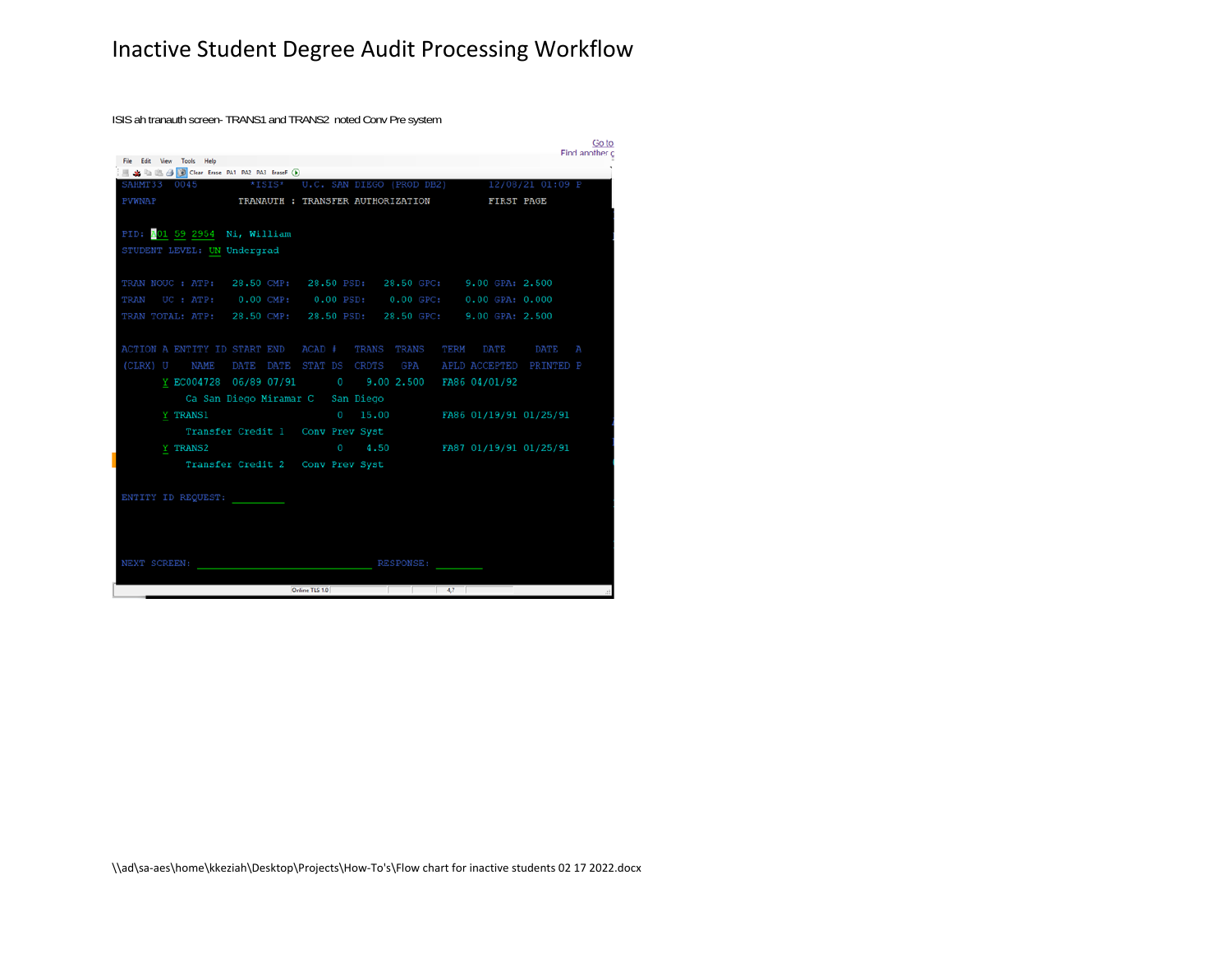## Inactive Student Degree Audit Processing Workflow

See the statement "converted from STARS"

|                                                                      |                |                                   |                  |                                           | Go to<br>Find another c |
|----------------------------------------------------------------------|----------------|-----------------------------------|------------------|-------------------------------------------|-------------------------|
| File Edit View Tools Help                                            |                |                                   |                  |                                           |                         |
| ■ ▲ ■ ■ → B → D Clear Erase PA1 PA2 PA3 EraseF (b)                   |                |                                   |                  |                                           |                         |
| SAHMU34 0045 *ISIS* U.C. SAN DIEGO (PROD DB2) 12/08/21 01:10 P       |                |                                   |                  |                                           |                         |
| PVWNAP                                                               |                | TRANCRDT : AWARD TRANSFER CREDITS |                  |                                           |                         |
|                                                                      |                |                                   |                  |                                           |                         |
| PID: 001 59 2954 Ni, William                                         |                |                                   |                  |                                           |                         |
| STU LEVEL: UN Undergraduate                                          |                |                                   |                  |                                           |                         |
| ENTITY ID: TRANS1   Transfer Credit 1   Conv Prev Syst   START DATE: |                |                                   |                  |                                           |                         |
| DATE : 01/01                                                         |                |                                   |                  | END DATE :                                |                         |
|                                                                      |                |                                   |                  |                                           | DATE PRINTED: 01/25/91  |
| ACTION (ACD):                                                        |                |                                   |                  |                                           |                         |
| PRINT : N                                                            |                |                                   |                  |                                           |                         |
| TERM APLD: FA86 Fall Qtr 1986 DATE ACCEPTED: 01/19/91                |                |                                   |                  |                                           |                         |
| TRAN AFCT: NOUC Not UC                                               |                | # DISMISSALS : 0                  |                  |                                           |                         |
| COURSE EVALUATOR: CONV Converted from STARS                          |                |                                   |                  |                                           |                         |
| CREDTS EVALUATOR: CONV Converted from STARS                          |                |                                   |                  |                                           |                         |
|                                                                      |                |                                   |                  |                                           |                         |
|                                                                      |                |                                   |                  | ATTMPTD COMPLTD PASSED GP CRDT POINTS GPA |                         |
|                                                                      |                |                                   |                  |                                           |                         |
| TRAN CRDTS (GPA) :                                                   |                |                                   |                  |                                           |                         |
| TRAN CRDTS (NO GPA) :                                                |                |                                   |                  |                                           |                         |
| TOTAL TRAN CRDTS : 15.00  15.00  15.00  0.00  0.00000  0.000         |                |                                   |                  |                                           |                         |
| AFFECTS : N N N                                                      |                | <b>Experience State</b>           | N                |                                           |                         |
|                                                                      |                |                                   |                  |                                           |                         |
|                                                                      |                |                                   |                  |                                           |                         |
| NEXT SCREEN: TRANCRSE                                                |                |                                   | <b>RESPONSE:</b> |                                           |                         |
|                                                                      |                |                                   |                  |                                           |                         |
|                                                                      | Online TLS 1.0 |                                   | 47               |                                           |                         |

\\ad\sa‐aes\home\kkeziah\Desktop\Projects\How‐To's\Flow chart for inactive students 02 17 2022.docx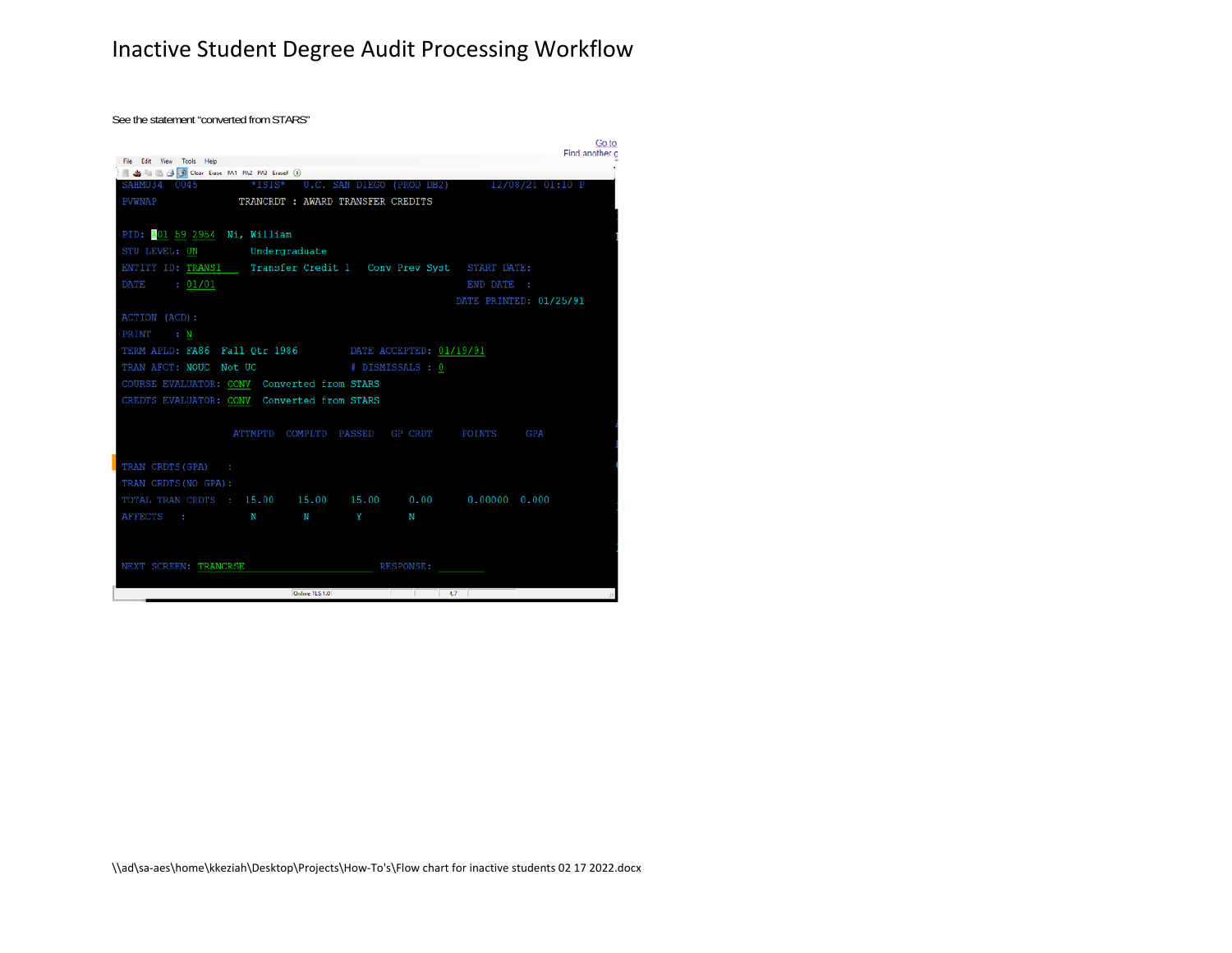#### **Technology Concerns**

#### **Single Sign-on (SSO)**

As long as students have a PID and password or PAC, they should be able to log in via SSO. If they've forgotten their password, they can reset it from the SSO page. If they don't have or don't know their PID, they need to contact the Office of the Registrar. The campus has provided more options for a student who doesn't have their PID/PAC to recover their account online, but the basic flow is still that they should try online and if they have trouble with that to contact the Office of the Registrar.

#### **Two Step Login (DUO)**

Inactive students may need to register for DUO to get through Single Sign-on. SSO will prompt them, if it's required. There are additional details available at https://blink.ucsd.edu/technology/security/services/two-step-login/index.html

#### **VAC**

In general, inactive students should be able to ask questions via VAC. For students that have been inactive a long time, It's possible they don't have a VAC record. If you can't find the student in VAC, submit a ticket to ats@ucsd.edu to request that one be created. Students should also be able to see messages you send them in VAC.

#### **I spoke with ITS Service Desk**

Students who left and did not have an assigned PID – Students will not be able to have emails or AD accounts recovered/created until they have completed the re-admission process. They can use a personal email and personal zoom account to communicate with their college over zoom.

Students who recall their PID and TritonLink password should still be able to log into TritionLink to view their academic history. Those who do not will need to contact The Office of the Registrar to access their information.

Student accounts become deactivated after 2 quarters of no enrollment, the summer and spring are combined into one term for this purpose. Emails are active for 1 year after no enrollment